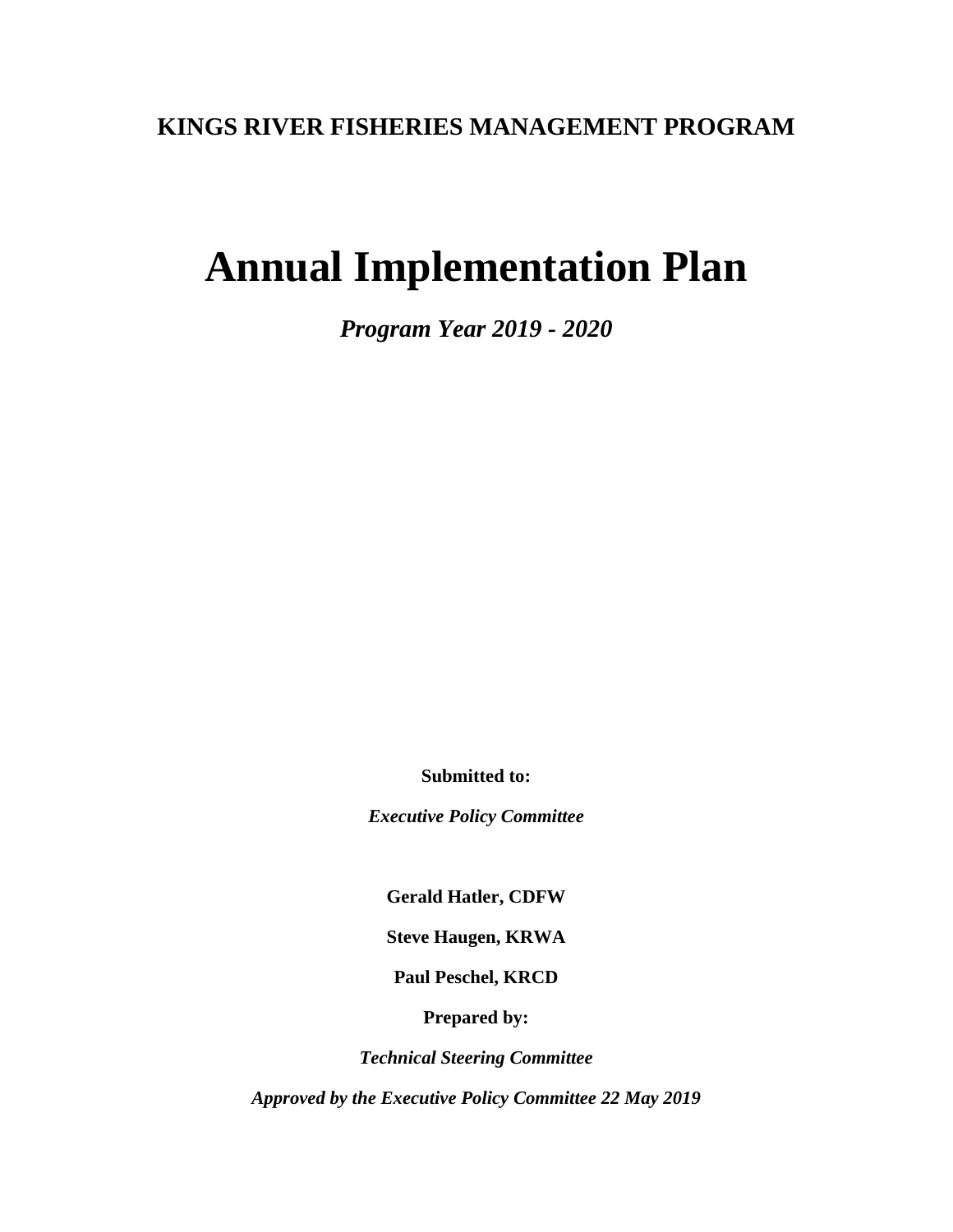#### *Introduction*

Following are the planned program elements for program year 2019 - 2020. These elements align with the Long Term Implementation Plan and support the creation of the annual budget.

The results will be documented in the Annual Technical Report; which will also include additional supporting documents, such as the annual population surveys and a final budget to actual report.

## *I. Program - Support Elements (SE)*

#### **SE1** Fishery Habitat Master Plan

In 2018 Cramer Fish Sciences Inc. was awarded a contract to evaluate previously flown Green LiDAR data, with the expectation that the resulting report would aid in planning future habitat projects and/or identifying management goals. A draft report was submitted to the Technical Steering Committee of the Kings River Fisheries Management Program (KRFMP) for review in February 2019. Comments from the Committee are being reviewed by Cramer Fish Sciences to be included in a final draft. The KRFMP will review the final report, which may guide KRFMP goals and objectives. The KRFMP will decide the best use of the report pursuant to review, cost/benefit analysis, public input and investigating grant funding sources while reviewing possible enhancement projects. Any resulting project work would not be anticipated to begin until 2020. However, a budget will be included to allow for planning, engineering, and/or permitting costs.

#### **SE2** Public Education

The program will continue efforts to update the KRFMP website http://krfmp.org on a regular basis in order to provide timely public information. We will continue to aid with safety and informational sign placement in public use areas and continue to involve local school districts and universities in educational opportunities with the incubator building, annual electrofishing survey and other sampling events.

#### **SE3** Monitoring (Baseline, Project, and Special Study)

Provide public information on river flows and water temperature, through sharing of the monthly Pine Flat Reservoir temperature profiles and the daily hydrologic and climatic summary reports throughout the temperature management period when in effect. Additional monitoring efforts will be considered as applicable in the upcoming year, which may include electrofishing surveys, snorkel surveys, creel surveys, hook and line surveys, genetic sampling or other methodologies to track species or capture episodic events.

#### **SE4** Incubator Facility

Fisheries population surveys results suggest that rainbow trout from the incubator are present in survey reaches, which demonstrates that the incubator facility is a valuable resource to nominally increase trout numbers. Nominally, three cycles of 100k diploid rainbow trout eggs will be purchased for incubation, each season (November 2019 – April 2020) at a cost of approximately \$5,000/cycle. When ready, each round of fry will be released into multiple river locations at approximately eight-week intervals.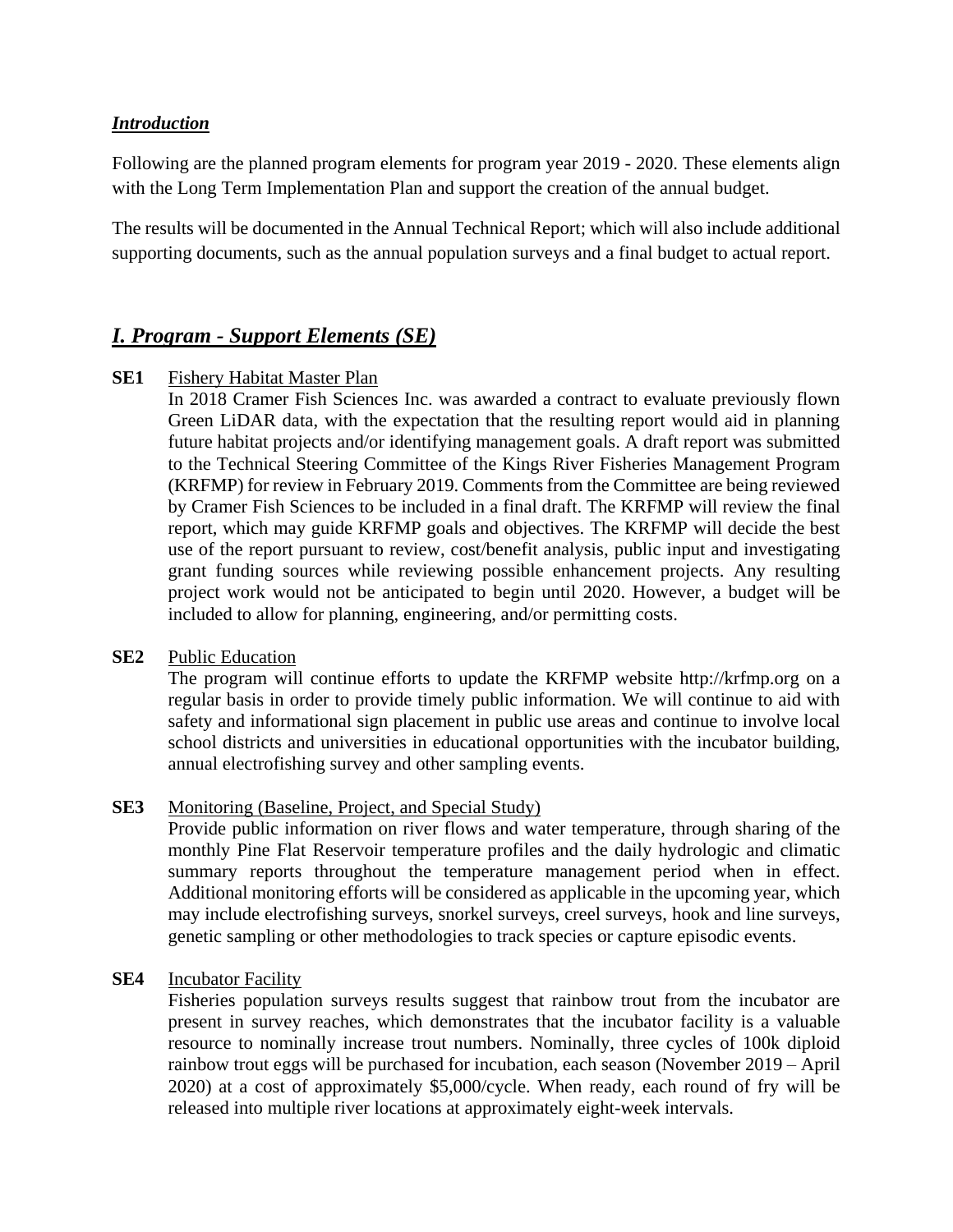**SE5** Reservoir Projects (Pine Flat Reservoir)

US Army Corps of Engineers (USACE), Pine Flat staff and the California Department of Fish and Wildlife (CDFW) Reservoir Biologist seek to work with the KRFMP on new habitat strategies in the upcoming program year. The Program routinely commits annual funds in support of reservoir habitat projects. Project proposals for 2019-2020 are being drafted and will be reviewed by the KRFMP.

#### **SE6** River Access Areas Partnership

Public access areas are an important asset on the Kings River that can be subject to abuse. East Choinumni Park (Frustration Lake) and the West bank of Winton Park have been specifically identified as areas where visitors illegally drive vehicles into the river. The Kings River Conservancy (KRC) has initiated a plan to improve public access areas, which includes obstructing unnecessary vehicle access into the river. In support of these efforts funds will be directed toward obstructing unnecessary vehicle access in these locations. Vehicle access restriction projects will be in cooperation with land owners and KRFMP. Limiting vehicular access in these areas will likely reduce illegal dumping and the chance for vehicle oil spills directly into the river.

## *II. Program - Maintenance (M)*

**M1** Incubator Facility

Routine operations and maintenance activities will continue in the facility. Additional upgrades to water conveyance piping and egg jar utilization /operation will be made this year. The pumps will be serviced with new filters elements purchased prior to the 2019- 2020 rearing season. A sign for the incubator building will be included this year in honor of building sponsor Mr. Ted Martin.

**M2** Thorburn Spawning Channel

Flood releases occurring 2016-2017 water year that deposited a considerable amount of fine sediment within the Thorburn Channel and at its head gate, resulting in reduced flow. Sediment removal and the restoration of channel function will be a priority in the upcoming year.

## *III. Program – Plans (P)*

**P1** Rainbow Trout Supplemental Stocking Plan

Stocking has been an important element of the Kings River Fisheries Management Program and will continue through 2019-2020. Supplemental trout stocking numbers are called out in the following table pulled from the ExCom approved Kings River Fishery Management Program Lower Kings River 2018 Supplemental Rainbow Trout Stocking Plan. The program will utilize program funds for the purchase of additional CDFW and or private hatchery produced diploid rainbow trout for the Lower Kings River (Reach 1 and Reach 2) per Table 1 below: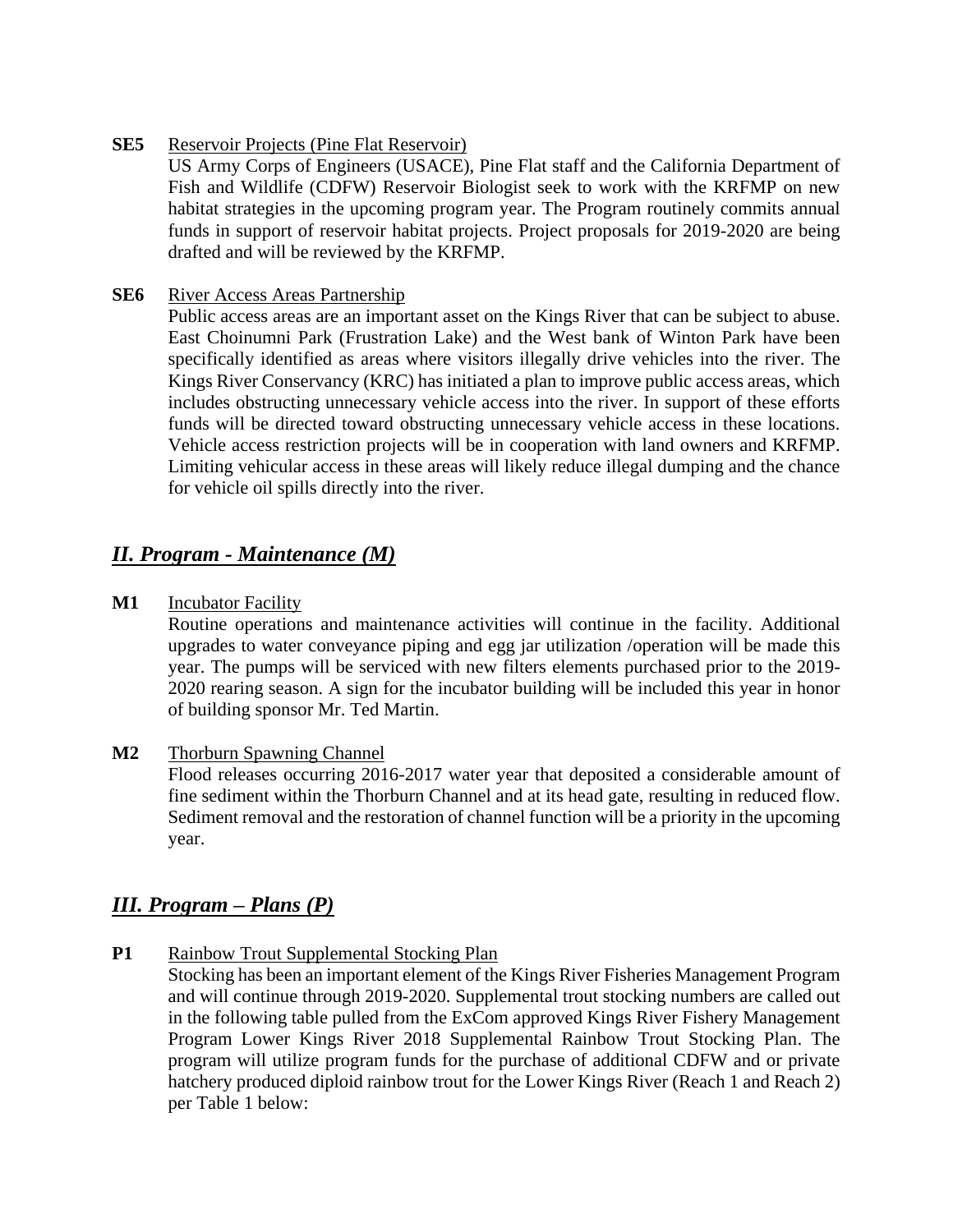|                                             | <b>Incubator Fry</b>   | <b>Hatchery Fingerling</b>                   | Sub-catchable | Catchable             | <b>Trophy</b>                         |
|---------------------------------------------|------------------------|----------------------------------------------|---------------|-----------------------|---------------------------------------|
| Number/Year<br><b>Stocked by CDFW</b>       | 0                      | Variable depending on<br>Hatchery production | 25,000        | 20,000                | 1,500<br>(as available)               |
| <b>KRFMP</b><br>Augmentation                | 300,000                | 0                                            | 0             | 20,000 - 50,000       | $1,000^1$                             |
| <b>Total Annual</b><br><b>Stocking</b>      | 300,000                | Variable depending on<br>Hatchery production | $25,000^2$    | 60,000                | 2,500                                 |
| <b>Trout Length</b><br>(inches)             | N/A                    | N/A                                          | $4 - 6$       | $10 - 13(3/1b)$       | $>16''$ ( $>2.5$ ibs.)<br>Age 2-3yrs. |
| % Put-and-Take<br>Zone                      | 30                     | 100                                          | 70            | 80                    | 75 <sup>3</sup>                       |
| % Catch-and-<br><b>Release Zone</b>         | 70                     | 0                                            | 30            | 20                    | 25                                    |
| <b>Stocking Season<sup>4</sup></b>          | Fall/Winter,<br>Spring | Variable                                     | Fall/Winter   | Variable <sup>5</sup> | Fall/Winter                           |
| <b>Estimated % Angler</b><br><b>Harvest</b> | $\mathbf{1}$           | N/A                                          | 8             | 59.8                  | 59.8                                  |
| <b>Estimated # Angler</b><br><b>Harvest</b> | 3,000                  | N/A                                          | 1,920         | 35,880                | 1,495                                 |

*Table 1: KRFMP Supplemental stocking information 2019-2020*

1 Variable and will only occur based on supplemental stocking needs i.e. needs may shift to catchable allotment / broodstock requirements.

2 The numbers of sub‐catchable trout planted is expected to vary among years in response to factors such as high flows, seasonally elevated water temperatures, and demands for catchable trout to support the recreational fishery (sub‐catchable trout may be held in the hatchery and grown to catchable size prior to release depending on management objectives and other factors within each year).

3 CDFW routinely plants trophy trout in the put‐and‐take zone. Trophy trout produced through KRFMP funding augmentation may be planted in the catch‐and‐release zone as well as the put‐and‐take zone of the lower river.

4 In accordance with the California Fish and Game Commission policy, trout are not stocked when water temperatures are greater than 75 F (24 C). Trout may not be planted from the hatchery during periods of flood control releases or high flows that limit access to planting locations or risk staff safety.

5 The seasonal period of trout planting may vary among years in response to a variety of factors such as seasonal high flows (e.g., catchable trout may be planted at a reduced rate if river flows are greater than 2,000 cfs). CDFW base stocking practices may occur year-round.

#### **P2** Fishery Management Plan - Extension:

The KRFMP was originally made effective May 28, 1999 and Amended June 26, 2009 under those terms to extend the program an additional 10 years. Funding for the recent